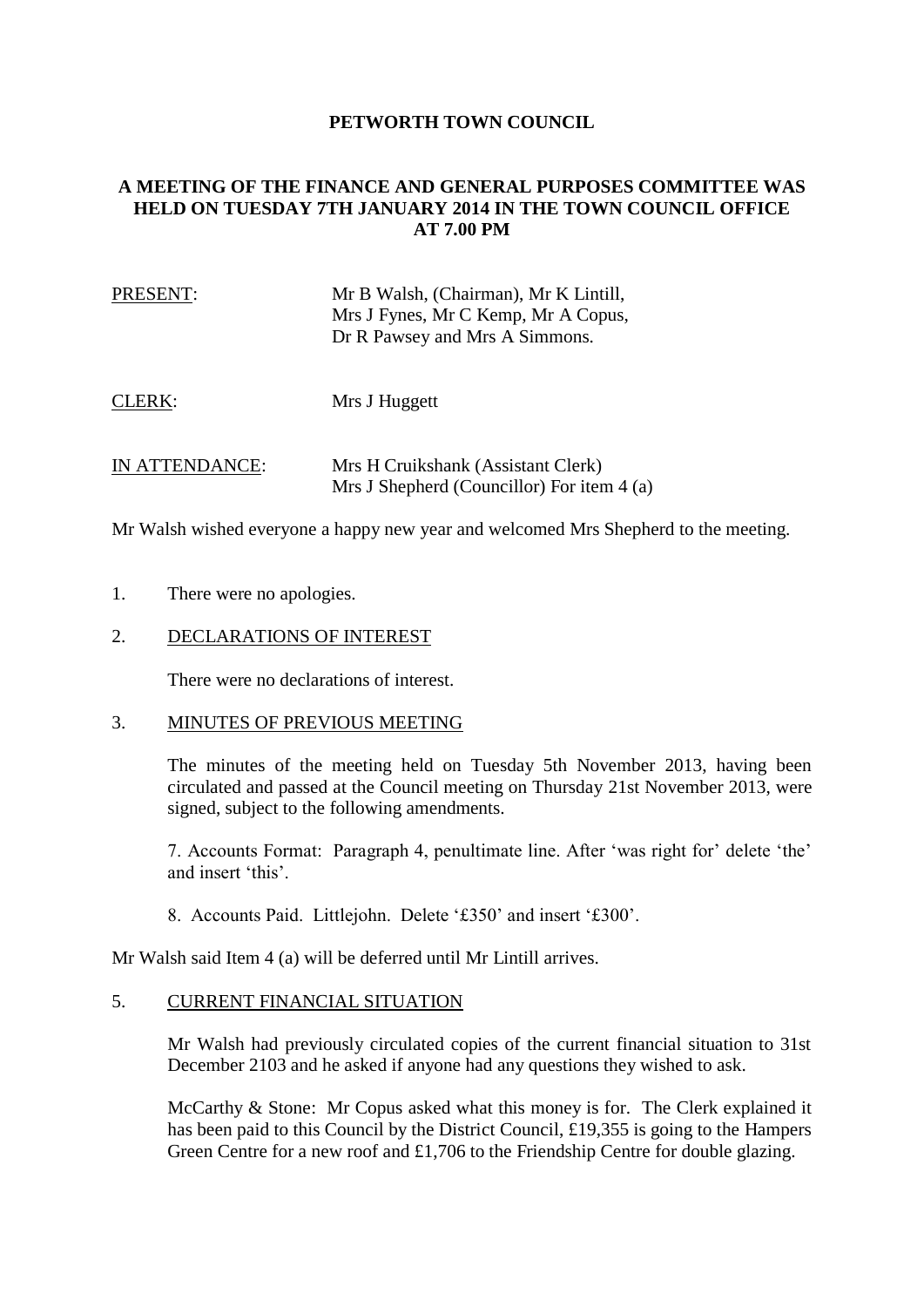Vat Refund: Mr Copus said he didn't consider that the VAT refunds of £797 and £1,815 should be included in the budget. A short discussion followed, the Clerk said she has been doing the accounts in the same format for 13 years, it has always worked well, no one has ever queried this and she did not understand why the system should be changed. Rather than discuss this now Mr Walsh said he will meet with Mr Copus.

Bank Balances as at 31st December 2013 Current Account 681.10 Deposit Account 65,063.59 **£65,743.69**

#### 6. BUDGET 2014/2015

Mr Walsh said he and the Clerk have prepared a draft budget based on the last three month's expenditure and income from last year, it was only a guesstimate but he considered it to be close to reality. He then took Councillors though the various headings explaining his reasons for any changes and asked if anyone had any questions. Mr Kemp asked what the cost will be for the tree work in Rosemary Gardens. The Clerk said Mr Robbins anticipates it will be about £1,000. He also asked about the ditch drainage work Mr Chandler has mentioned on Hampers Common. Mr Walsh said if this has to be done then it will come out of contingency. Mrs Fynes wanted to know if there is to be further large expenditure on the play area. The Clerk said the equipment is inspected by Wicksteed each year, currently it is all in good condition.

#### *Expenditure*

Rosemary Gardens Maintenance: Mr Kemp said there is the tree work which should be allowed for. To be increased to £1,500.

Christmas Event: Mr Kemp said there will be additional expenditure on light bulbs for the Christmas tree as these were broken when the tree was blown over during the storms. It was agreed to increase this to £2,000.

Grants: To be reduced to £4,000.

CCTV/Farmers' Market: Mr Kemp questioned why the Council should continue to contribute to both of these. He realised that CCTV is a deterrent but the District Council, with the Farmers' market coming to Petworth monthly, could ask for more. The Clerk said this hasn't yet been agreed.

Contingency: To be reduced to £2,000.

Petworth Pages: Mrs Fynes said no accurate figures can be given which is why this has never been included in the budget. With her agreement it was increased to £3,800. Computer: Mr Kemp asked about the computer. Mr Walsh said this is going to the full council meeting. Mr Kemp asked if there was a shortfall in contingency if the money could come from the reserves. Mr Walsh said it could.

#### *Income*

Precept: Mr Walsh said although he has shown figures for a rise of either 2% or 3% he recommends a2 2% increase to £52,543.

District Council Grant: The Council has reduced its grant from £5,357 to £4,675.

VAT: Mr Copus reiterated what he had said earlier, the VAT element should not be included in the accounts as income. After a short discussion it was agreed that Mr Walsh remove it from the budget.

Petworth Pages Adverts: To be increased to £4,500.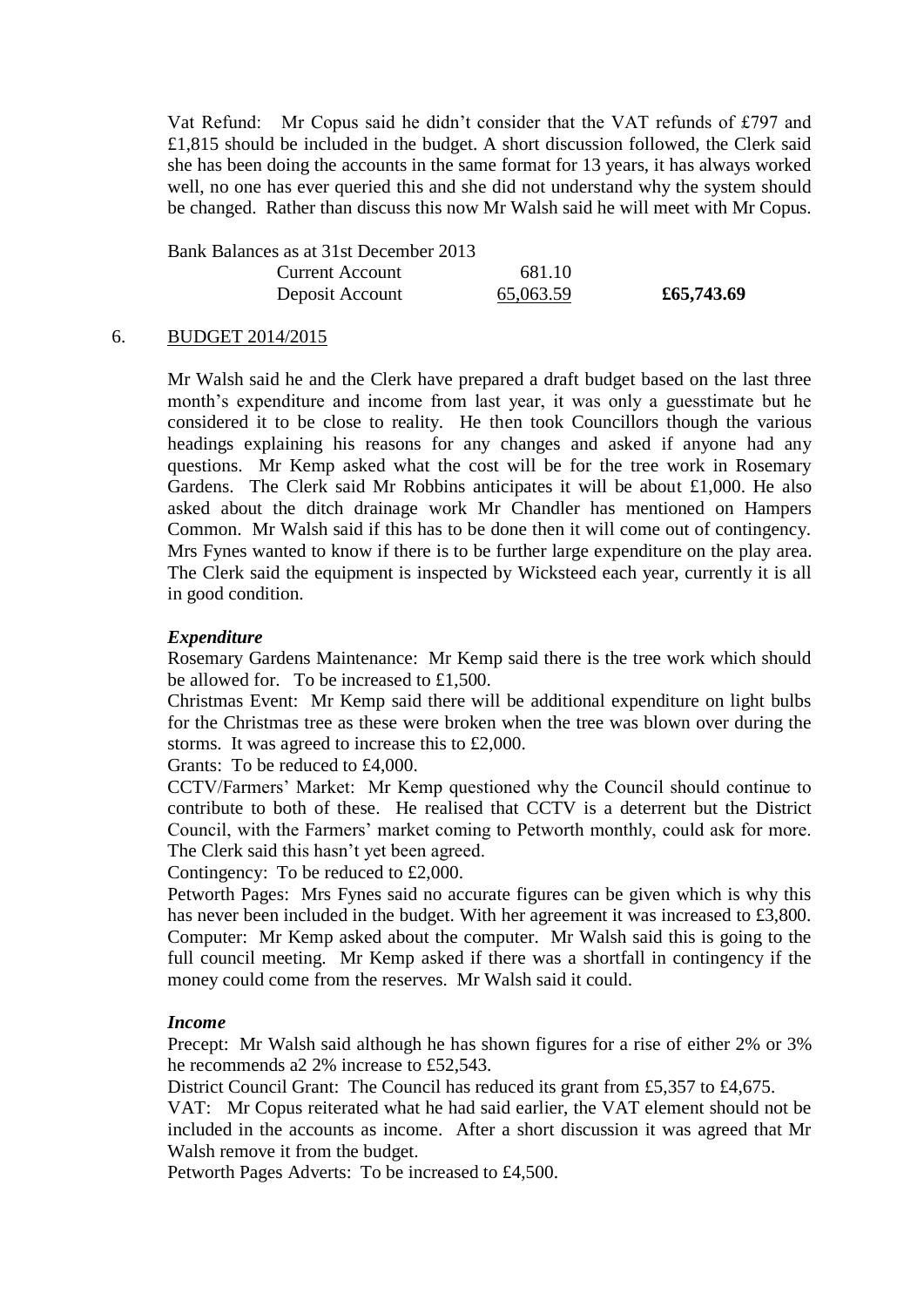After further discussion it was proposed by Mr Kemp, seconded by Mr Copus, that the budget, with the 2% increase, be adopted. This was unanimously agreed. Mr Walsh will take it to the full Council meeting on 16th January for ratification.

## 4. MATTERS ARISING

(a) Website:Dr Pawsey said as she had had no communication with the providers since November, and there are no financial implications, the Assistant Clerk has written cancelling the agreement. She has now carried out further research and has come up with four quotations, the cheapest two as follows:

| Isle of Wight Geek   | Set up $\pounds430$  | Annual Fee £35    |
|----------------------|----------------------|-------------------|
| Quick and Simple Web | Set up $\pounds 400$ | Annual Fee $£100$ |

 Her preference is for the Isle of Wight Geek, both she and Mrs Shepherd have looked at it and found it very proactive, she has received a very specific brief, it will only take about 10 days to produce it and the council will own the product. Mr Walsh asked Dr Pawsey if she had looked at the website he had created, she said she had. Mr Copus asked about Spanglefish. Mrs Shepherd said she had looked at it, she didn't like the advertising on it and she didn't consider it had the flexibility the council would need. Mr Walsh said it could be upgraded for a small fee to gold, he thought it easy to administer, it had only taken him two days to input all the information. He added that there was a way to suppress the adverts. A discussion followed during which Dr Pawsey answered further questions. Finally she asked that the committee give her its approval to go ahead. Mr Lintill said this cannot be decided to-night, her original website had gone to full council and before she went ahead the council must give its approval for this new one. Dr Pawsey will put it to the meeting on 16th January.

# 7. TO CONSIDER OTHER ITEMS AT THE CHAIRMAN'S DISCRETION

Standing Orders: Mr Kemp said he thought that the Model Financial Regulations and Standing Orders provided by Mrs Cruikshank were very clearly stated. Mr Walsh said he had been through them, had amended the current Standing Orders and rearranged the order so that all items came together. Mr Lintill said this is something that should be dealt with by this committee and not the full council. Mr Walsh will send out his draft proposals, together with the originals provided by Mrs Cruikshank, then a special meeting will be arranged to discuss them.

Office Computer: Dr Pawsey asked what information will be given to full Council. Mr Walsh said Councillors have already been sent the information. He has carried out research on various packages, he was between HP or Lenovo (IBM), but his recommendation is to go for the Lenovo which has a quad-core processor, better graphics and costs about £50 less. He will bring all the details with him to full Council. Dr Pawsey asked if he will be purchasing a projector and screen, Mr Walsh said no, he has spoken to the website designer for the District Council who has said that everyone he has dealt with has opted for a 50 ins TV screen, and he plans to do the same.